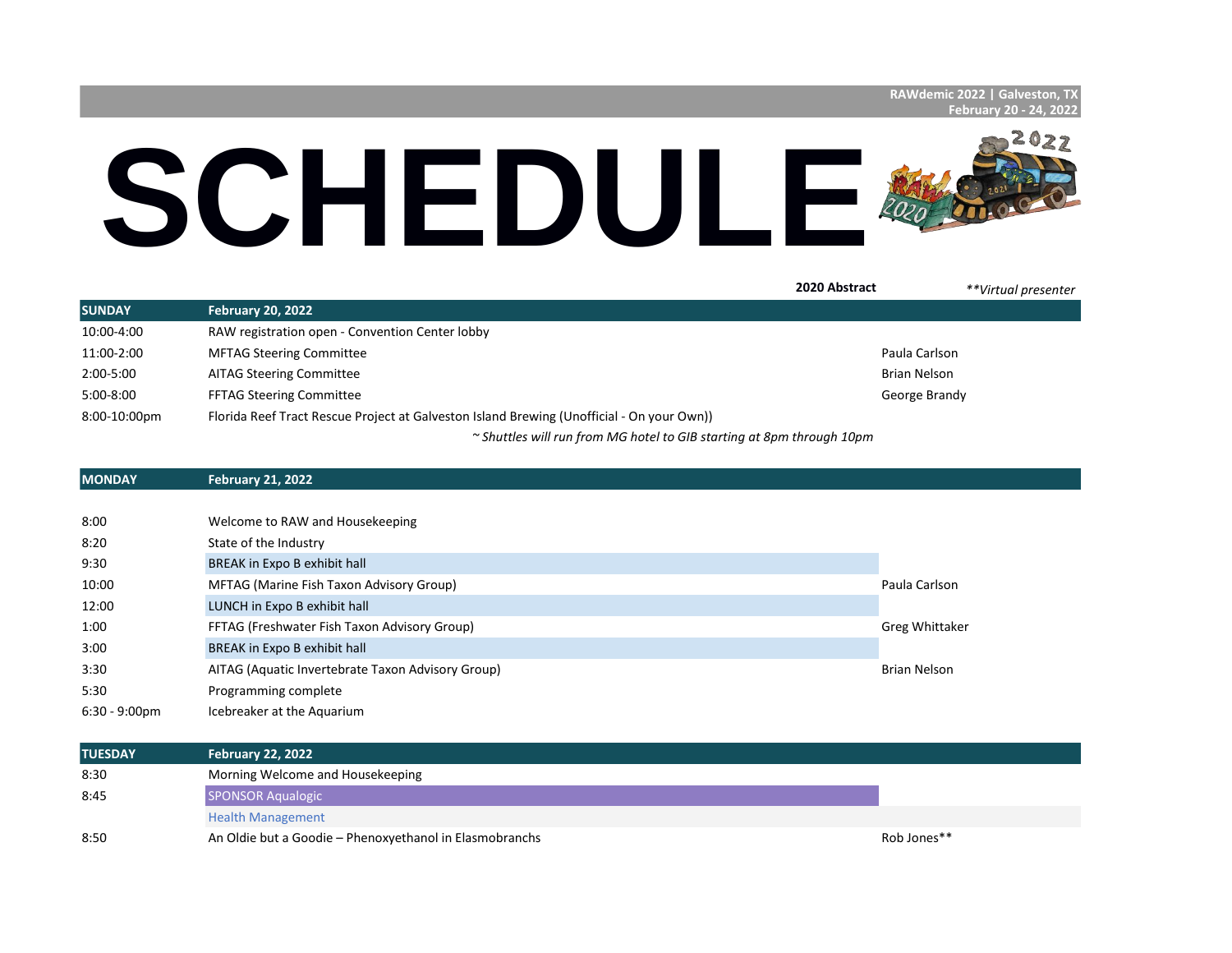| 9:10  | Stella the Sandtiger: No Bones About It                                                                                         | Liza Walsh            |
|-------|---------------------------------------------------------------------------------------------------------------------------------|-----------------------|
| 9:30  | Investigation into Lymphoid Neoplasia in the Southern Stingray, Hypanus americanus.                                             | <b>Melissa Morrow</b> |
| 9:50  | Hilo's Story: Providing Intensive Neonatal Care to a Spotted Eagle Ray Pup                                                      | Amanda Vaughan        |
| 10:10 | BREAK in Expo B exhibit hall                                                                                                    |                       |
| 10:30 | <b>SPONSOR McRoberts Sales</b>                                                                                                  |                       |
| 10:40 | Completion of a Successful CT Scan on a Cownose Ray (Rhinoptera bonasus)                                                        | Amanda Vaughan        |
| 11:00 | New methods for restraint and treatment of Uronema marinum in Red Lionfish (Pterois volitans)                                   | David Sanchez         |
| 11:20 | Towards Understanding Microbial Degradation of Chloroquine in Large Saltwater Systems                                           | James Clark           |
| 11:40 | Quarantining Before it Was Cool: Ecological Approaches in Coral Health Management                                               | Angelica Demers       |
| 12:00 | LUNCH in Expo B exhibit hall                                                                                                    |                       |
| 1:30  | <b>SPONSOR Dynasty</b>                                                                                                          |                       |
|       | <b>Husbandry Techniques</b>                                                                                                     |                       |
| 1:35  | Was this Swamp Always Here? or Shouldn't that Water be in a Tank?                                                               | Chris Emmet           |
| 1:55  | Population Management & Introduction Techniques of Aquacultured Fishes In the New England Aquarium's Giant Oce Lindsay Phenix** |                       |
| 2:15  | Holistic Husbandry Management of a Population of 0.5 Blackblotched Rays (Taeniura meyeni)                                       | Amanda Vaughan        |
| 2:35  | BREAK in Expo B exhibit hall                                                                                                    |                       |
| 3:00  | <b>SPONSOR Asahi</b>                                                                                                            |                       |
| 3:10  | Hammering Out Hammerhead Husbandry                                                                                              | Melissa Bishop        |
| 3:30  | Bonnethead Shark (Sphyrna tiburo) rearing, days 1-425                                                                           | Kayla Melton          |
| 3:50  | The Use of Animal Training in the Husbandry and Transport of Great Hammerhead Sharks                                            | Melissa Paynter       |
| 4:10  | Large Elasmobranch Management: A Collaboration                                                                                  | Frank Young           |
| 4:30  | RAW programming complete                                                                                                        |                       |
|       | <b>FREE NIGHT</b>                                                                                                               |                       |
|       | $\sim$ shuttles & transport being arranged to cycle between MG Hotel, the Strand district and GIB through the evening.          |                       |

| <b>WEDNESDAY</b> | <b>February 23, 2022</b>                                                                                                            |              |
|------------------|-------------------------------------------------------------------------------------------------------------------------------------|--------------|
| 8:00             | Morning Welcome and Housekeeping                                                                                                    |              |
| 8:15             | <b>SPONSOR Piscine Energetics</b>                                                                                                   |              |
|                  | <b>Welfare General Session</b>                                                                                                      |              |
| 8:25             | On the use of statistical modeling in making data informed husbandry decisions R you ready!?                                        | Chad Widmer  |
| 8:45             | Don't Blow It Up! Improving Welfare Through Small-Scale, In-House Actions                                                           | Sheena Jones |
| 9:05             | Behavioral and physiological metrics of sensory decline and welfare in senescent giant Pacific octopus, Enteroctopus d Meghan Holst |              |
| 9:25             | <b>SPONSOR TJP Engineering</b>                                                                                                      |              |
|                  | <b>Welfare Panel</b>                                                                                                                |              |
| 9:30             | Panel Discussion: Animal Welfare                                                                                                    |              |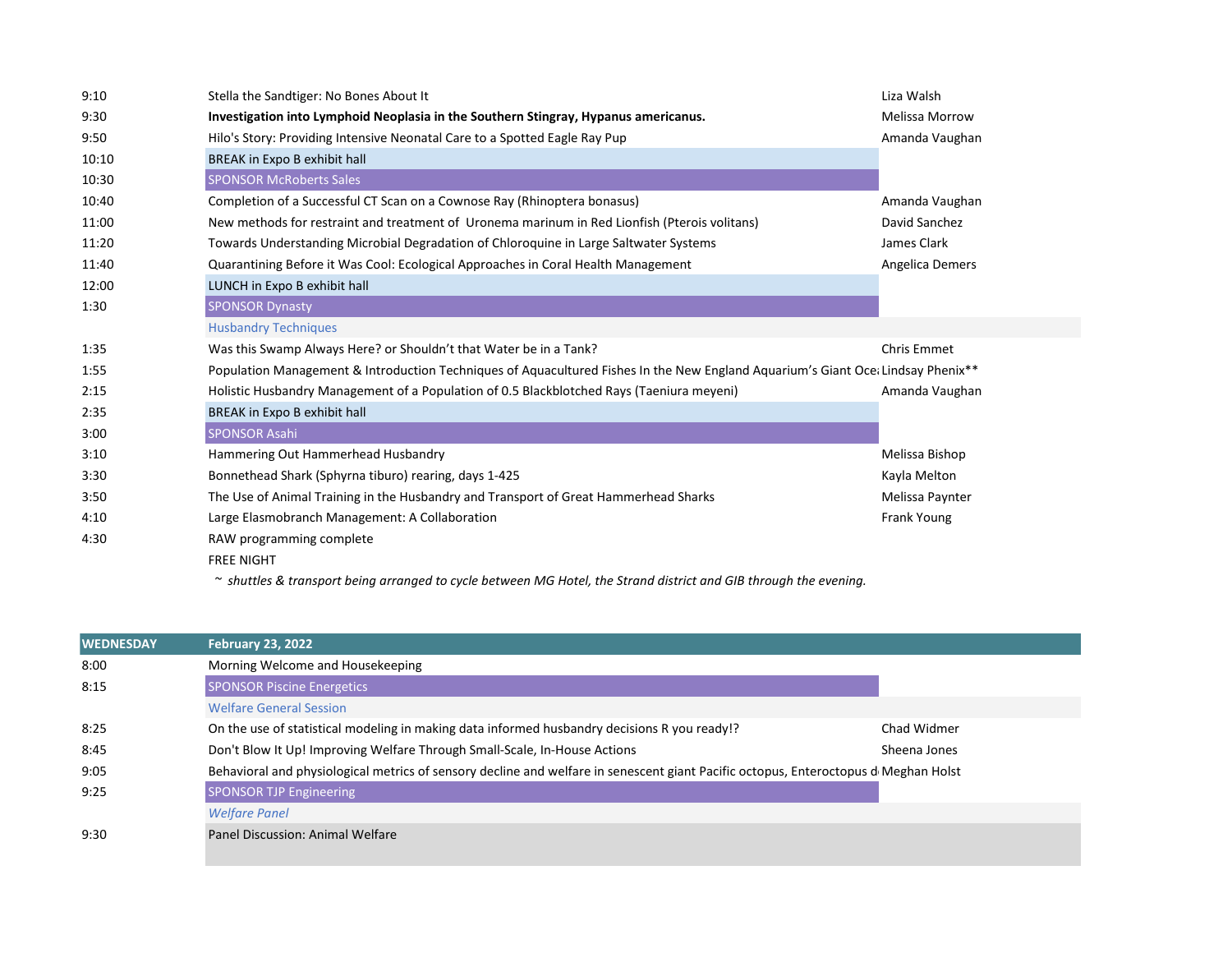| 10:30            | BREAK in Expo B exhibit hall                                                                                                       |                                 |
|------------------|------------------------------------------------------------------------------------------------------------------------------------|---------------------------------|
| 10:45            | <b>SPONSOR The Aquarium Vet</b>                                                                                                    |                                 |
|                  | <b>Staff Diversity Panel</b>                                                                                                       |                                 |
| 10:50            | Panel Discussion: Increasing and Retaining Minority Professionals in Aquarium Careers                                              |                                 |
|                  |                                                                                                                                    |                                 |
| 11:50            | <b>SPONSOR TRACKS</b>                                                                                                              |                                 |
| 11:55            | Program Pause Housekeeping                                                                                                         |                                 |
| 12:00            | <b>ALLY WORKSHOP &amp;</b>                                                                                                         |                                 |
|                  | LUNCH in Expo B exhibit hall                                                                                                       |                                 |
| 1:20             | <b>SPONSOR Species360</b>                                                                                                          |                                 |
|                  | Corals                                                                                                                             |                                 |
| 1:25             | <b>Florida Coral Rescue</b>                                                                                                        | Tanya Ramseyer and Beth Firchau |
| 1:55             | Partnering in Coral Restoration                                                                                                    | Christopher Bennet Daughtry     |
| 2:15             | Expedition Colombia: Coral Reef Restoration in South America (2020)                                                                | Barrett L. Christie             |
| 2:35             | BREAK in Expo B exhibit hall                                                                                                       |                                 |
| 2:50             | <b>SPONSOR Aquatic Equipment &amp; Design</b>                                                                                      |                                 |
|                  | Conservation                                                                                                                       |                                 |
| 2:55             | Nautilus Conservation in the 22nd Century: Where do we go from here?                                                               | Dr. Gregory Barord**            |
| 3:15             | A new species of Nautilus from Fiji: collection, husbandry, and education (2020)                                                   | Dr. Gregory Barord**            |
| 3:35             | Making the stars align: Why aquariums are key players in the recovery of the critically endangered sunflower sea star (Ashley Kidd |                                 |
| 3:55             | Program Pause for Business Meeting Setup                                                                                           |                                 |
| 4:00             | <b>RAW BUSINESS MEETING</b>                                                                                                        |                                 |
| 5:10             | RAW programming complete                                                                                                           |                                 |
| $6:30 - 9:00$ pm | The Wet Deck - Visitor Center/Garden Restaurant/IMAX                                                                               |                                 |
|                  | ~ Don't get dry docked, come to the Wet Deck and enjoy libations, bbq and a fun time with the school.                              |                                 |
| <b>THURSDAY</b>  | <b>February 24, 2022</b>                                                                                                           |                                 |
| 8:15             | Morning Welcome and Housekeeping                                                                                                   |                                 |
|                  | <b>MORNING BUZZ</b>                                                                                                                |                                 |
| 8:25             | The Kraken Curriculum - A New Professional Development Tool                                                                        | Jennie Janssen                  |

8:30 **Different Brains Different Voices** David Sanchez David Sanchez David Sanchez David Sanchez David Sanchez 8:35 Sharing the Wealth: Senior Biologist Presentations at Moody Gardens Jennifer Randolph Jennifer Randolph 8:40 **ChondroCensus 2022: Building and Streamlining Collaborative Capacity Chapacity** Jennie Janssen 8:45 A Sea Turtle Wetsuit as A Theraputic for Buoyancy Issues Aiyana Reissman Aiyana Reissman

8:50 Morning Buzz Question the Speakers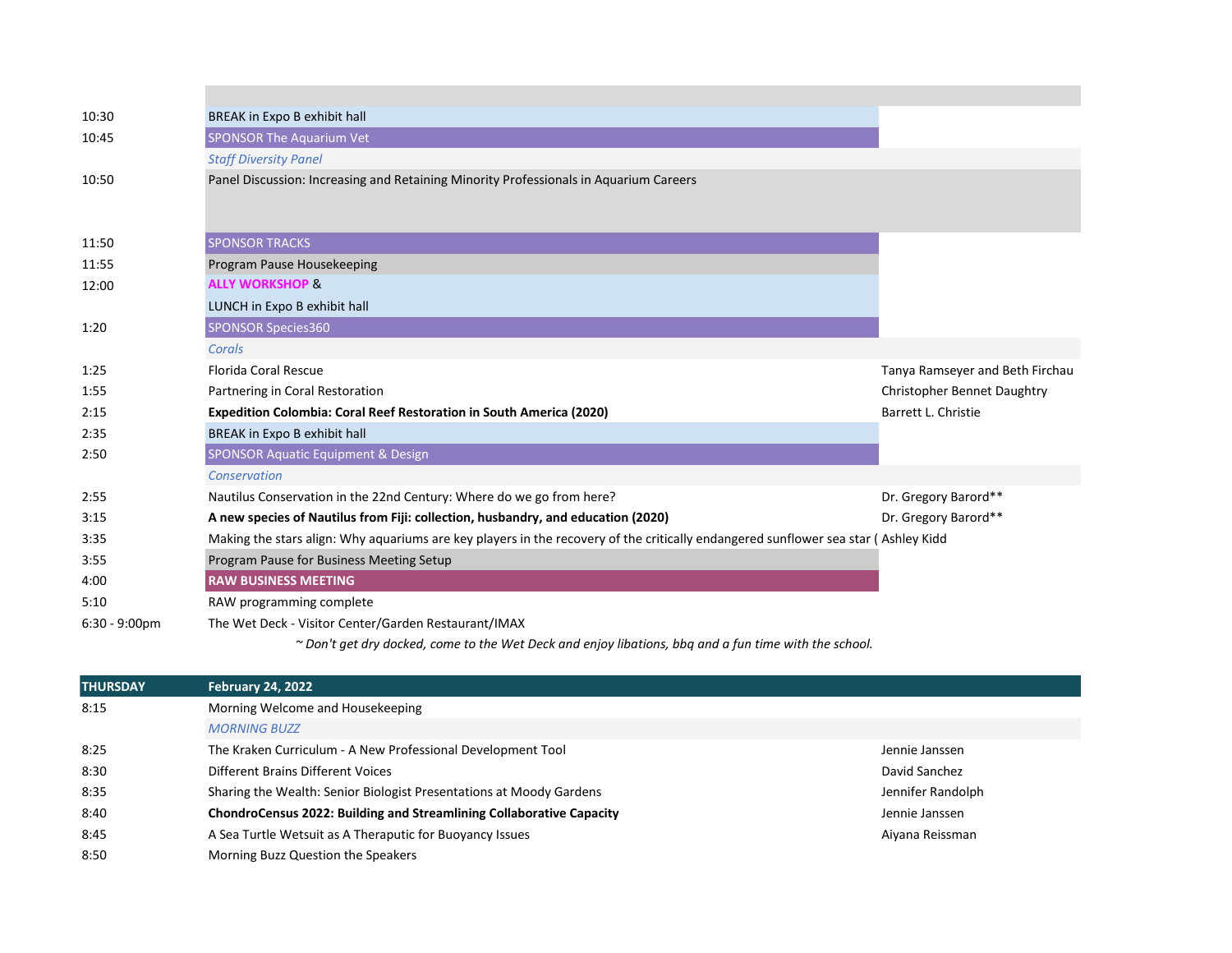| 9:00  | <b>SPONSOR US Mysids</b>                                                                   |                        |  |  |
|-------|--------------------------------------------------------------------------------------------|------------------------|--|--|
|       | <b>Husbandry Techniques 2</b>                                                              |                        |  |  |
| 9:05  | Thrash of the Titans: Stretcher Training Arapaima gigas                                    | Evan Kinn              |  |  |
| 9:25  | Stickin' It to the Sturgeon: Training for Diver Safety and Animal Welfare                  | Briana Schmidt         |  |  |
| 9:45  | Culture of the Flower Hat Jelly (2020)                                                     | Matt Wade              |  |  |
| 10:05 | Culturing Live Americamysis bahia in an Existing System: Saving Money One Shrimp at a Time | Morgan Lindemayer**    |  |  |
| 10:25 | BREAK in Expo B exhibit hall                                                               |                        |  |  |
| 10:55 | SPONSOR RK2 (logo/intro - no presentation)                                                 |                        |  |  |
| 11:00 | SOMETHING TO SHELLIBRATE: REFINING HUSBANDRY FOR SUCCESSFUL SPRINGSNAIL PROPAGATION        | <b>Whitney Heuring</b> |  |  |
| 11:20 | Nurse Sharks Anyone? D.I.Y. Long Distance Shark Transport                                  | <b>Chris Spaulding</b> |  |  |
| 11:40 | Growth and Feeding strategies in the husbandry of Mola mola                                | Ana Ferreira           |  |  |
| 12:00 | Culture and Display of the Ctenophore Beroe cucumis                                        | Josh Wagner**          |  |  |
| 12:20 | LUNCH in Expo B exhibit hall                                                               |                        |  |  |
| 1:20  | <b>SPONSOR Fritz Industries</b>                                                            |                        |  |  |
|       | <b>Sustainable Collections</b>                                                             |                        |  |  |
| 1:25  | Aquatic Sustainability the Next Steps                                                      | Kevin Curlee           |  |  |
| 1:45  | Endangered fish on sale cheap in the back of a Denny's                                     | <b>Steve Bitter</b>    |  |  |
| 2:05  | "Using Data for Sustainable Collection Planning and Conservation"                          | Sandy Trautwein        |  |  |
| 2:25  | The Coral Reef Aquarium Fisheries Campaign: Year in Review                                 | Paul Anderson          |  |  |
| 2:45  | RAWdemic Wrap - thanks and adios                                                           |                        |  |  |
|       | <b>FREE NIGHT</b>                                                                          |                        |  |  |
|       |                                                                                            |                        |  |  |

*~ shuttles & transport being arranged to cycle between MG Hotel, the Strand district and GIB through the evening.*